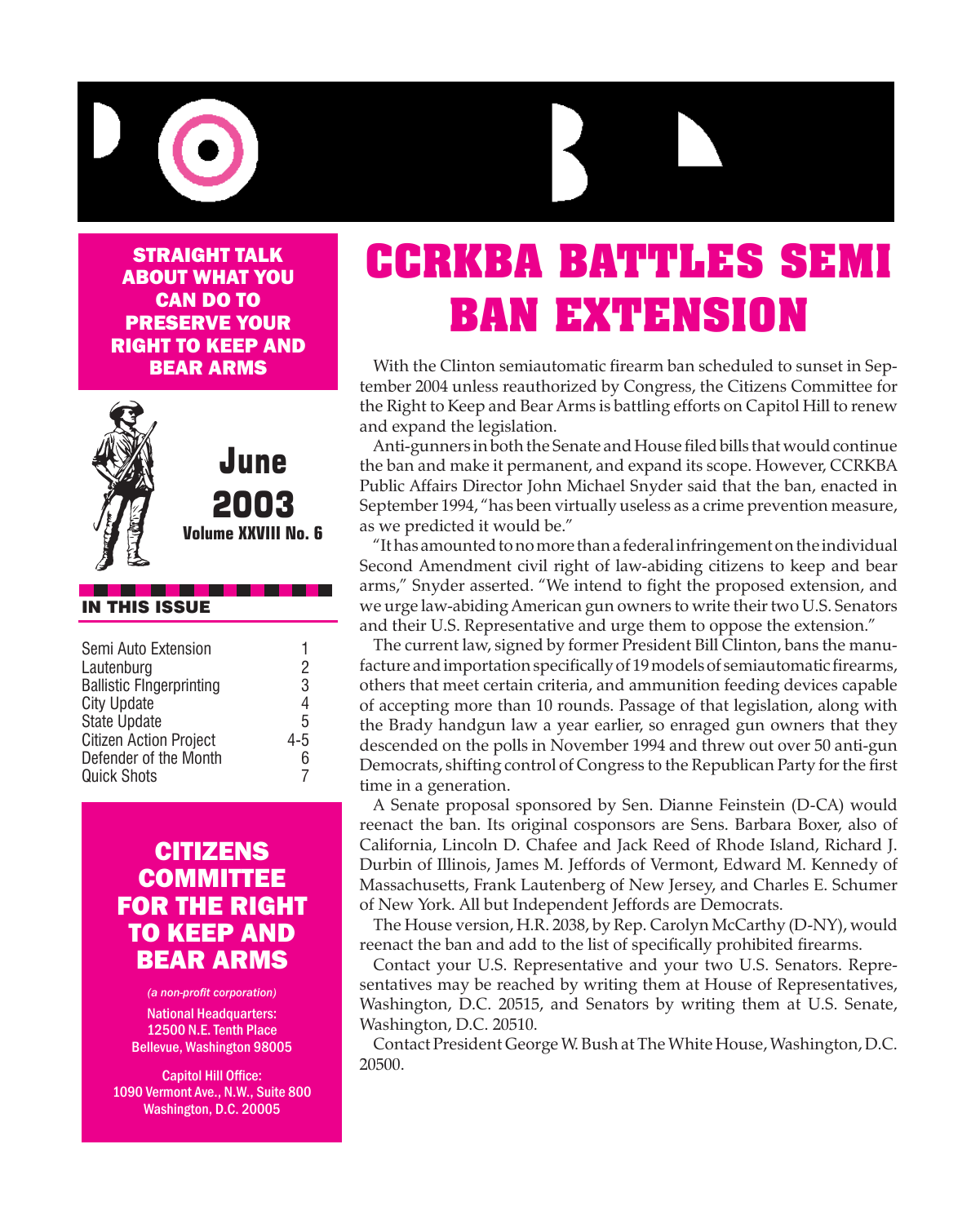## **CCRKBA RIPS LATEST LAUTENBERG MEASURE**

A new anti-gun proposal advanced by Sen. Frank Lautenberg (D-NJ) attempts to couple gun control to homeland security and terrorism fears.

"Lautenberg and company really are incorrigible in their blind hatred of the individual right of law-abiding American citizens to keep and bear arms," said CCRKBA Public Affairs Director John Michael Snyder.

"Obviously frustrated in their desire and repeated attempts over the years to eviscerate or eliminate this basic American right," he continued, "they're now grasping at straws, straws dripping with gun-hate venom, in an attempt to advance their cause. Rest assured that we will be battling on Capitol Hill against this latest proposed legislative monstrosity."

The bill, S. 969, would tie firearm transfers to the nation's terror alert system. Referred to the Senate Judiciary Committee, its co-sponsors include Sens. Jon S. Corzine (D-NJ), Edward M. Kennedy (D-MA), and Jack Reed (D-RI).

Under S. 969, which Lautenberg calls the Homeland Security Gun Safety Act of 2003, gun owner protections under laws that regulate the transfer of firearms could be suspended as long as the terror alert level is above Code Green, or the lowest level. The country has been above Code Green since the alert system was developed and put in place.

 the law that requires destruction of Among the laws that would be suspended under S. 969 are those that limit law enforcement to three days for completing background checks on firearm purchasers, as well as records for anyone whose purchase is approved. Lautenberg claimed the

proposal would close "loopholes" in gun laws "that allow terrorists to access weapons and explosives inside our borders."

He said that, "as our government confiscates toenail scissors at airports, secures power plants, and increases domestic surveillance, we're ignoring the most obvious threat that's out there, and that is the ease in (sic) which terrorists can access weapons in virtually any town across the country."

Snyder said the proposal, if adopted, would allow law enforcement agencies to block all gun sales in their jurisdictions by simply refusing to complete background checks. S. 969 would allow unlimited, unannounced inspections of gun dealers by federal agents. Because of past abuses, federal authorities currently are limited to one unannounced inspection a year. Inspections by local authorities now are not limited.

 The bill would create a federal felony charge against a gun dealer if a lost or stolen gun is recovered by authorities before the loss is discovered and reported. It would revoke a gun dealer's license immediately upon conviction of any felony, even if the conviction is under review by a higher court or is being appealed.

S. 969 would also suspend a gun dealer's license if, before the dealer files a report, authorities discover a gun that allegedly has been "missing" from inventory. It would suspend a gun dealer's license immediately upon being charged with any crime. Under current law, gun dealers are allowed to keep their licenses until and unless the government can prove its charges in court.

"Lautenberg and his gun-grabbing senatorial partners in gun hatred seem to think that the availability of guns per se is causative of crime," Snyder asserted. "As a matter of fact, Lautenberg even stated on one occasion, 'gun availability changed this person into a criminal.' That really is strictly off the wall. The scientific evidence indicates that the possession of guns by law-abiding citizens correlates with reductions in rates of violent crime."



*"Straight talk about what you can do to preserve your right to keep and bear arms."*

| Editor                   | John M. Snyder   |
|--------------------------|------------------|
| Publisher                | Alan M. Gottlieb |
| <b>Managing Editor</b>   | J. H. Versnel    |
|                          | Dave Workman     |
| <b>Associate Editors</b> | Mike Connelly    |
|                          | Tom Gresham      |
|                          | Merrill Jacobs   |
|                          | <b>Bob Kukla</b> |
|                          | Peggy Tartaro    |
|                          | Joe Waldron      |
|                          |                  |

**POINT BLANK** is published monthly by Citizens Committee for the Right to Keep and Bear Arms, Liberty Park, 12500 N.E. Tenth Place, Bellevue, Washington 98005.

Copyright © 2003 CCRKBA

Correspondence and manuscripts should be sent to **POINT BLANK**, CCRKBA, 1090 Vermont Ave., N.W., Suite 800, Washington, D.C. 20005 *Address Change:* Write new address, city, state, and zip code on a plain piece of paper. Attach mailing label from an issue of **POINT BLANK** and send to CCRKBA, 12500 N.E. Tenth Place, Bellevue, Washington 98005. Please allow four to six weeks for change to become effective.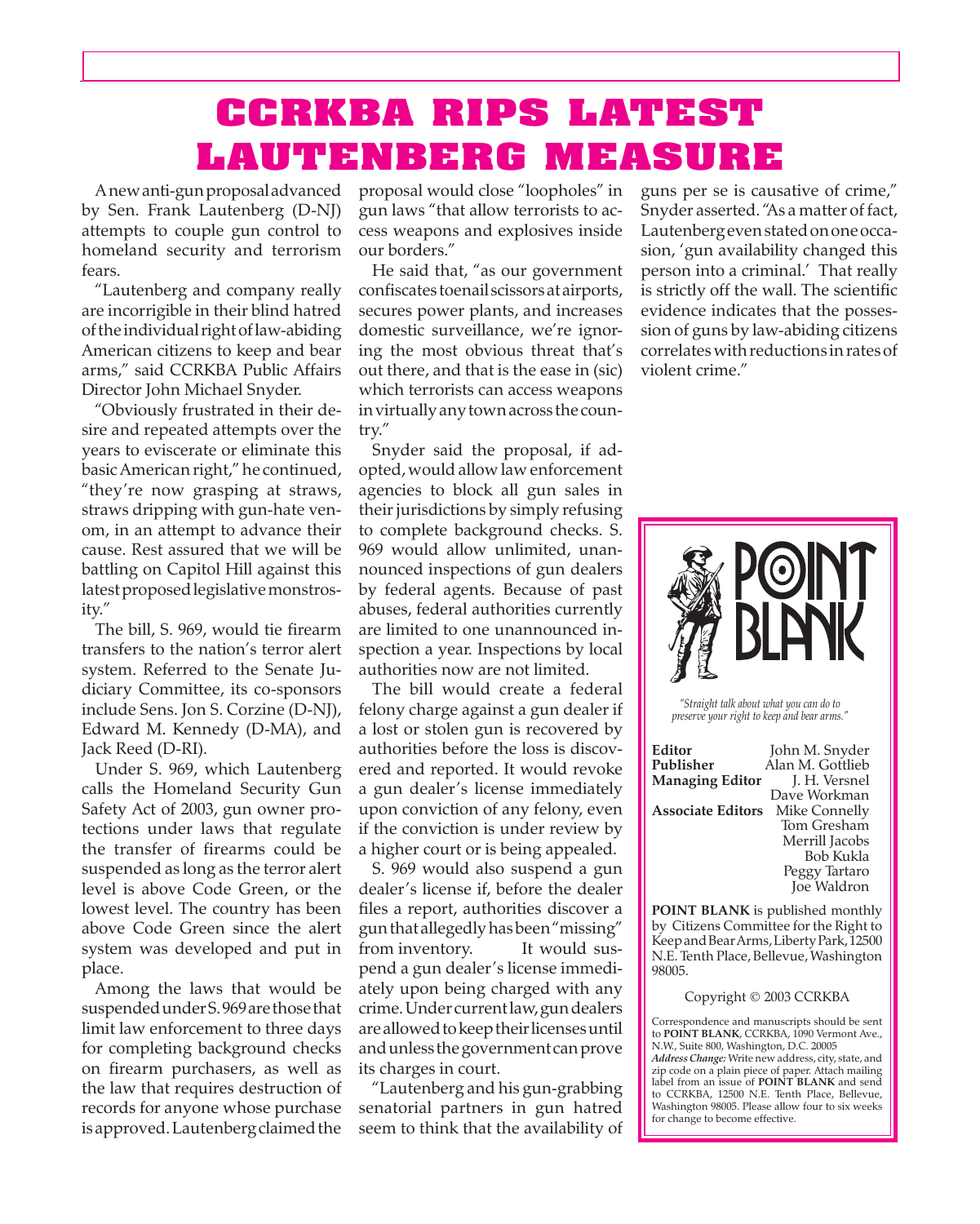## **CCRKBA COMMENDS NCPA BALLISTIC IMAGING STUDY**

CCRKBA has commended the National Center for Policy Analysis (NCPA) for its report on "Ballistic Imaging" as "Not Ready for Prime Time."

CCRKBA Public Affairs Director John Michael Snyder said the NCPA study "demonstrates scientifically that gun grabber claims regarding the crime-fighting viability of mandatory ballistic imaging requirements as a prerequisite to private firearm purchases by law-abiding citizens are vastly overblown.

"The authors of this report, David B. Kopel, J.D., Research Director of the Independence Institute, and H. Sterling Burnett, Ph.D., NCPA Senior Fellow, have rendered the cause of honesty in research, as well as the right to keep and bear arms, a tremendous service," Snyder said.

According to the report, current federal attempts to create a database of images of marks that guns make on bullets and cartridge cases won't work because there are too many inexpensive ways for criminals to defeat it.

Among those attempting to create such a database are Senate Minority Leader Tom Daschle of South Dakota, and Rep. Xavier Becerra of California. Daschle introduced S. 22 and Becerra introduced H.R. 24, both of which include ballistic "fingerprinting" schemes.

The proposed ballistic imaging database would store digital photographs of marks made by individual guns that then could be matched against marks on shells and bullets recovered at crime scenes, a process that often is referred to, erroneously, as "ballistic fingerprinting."

"Only the bad guys will win if we rely on ballistic imaging to solve crimes," said Burnett. "The imaging database is unreliable and expensive, and will divert scarce resources from other, more productive crimefighting programs."

Kopel added that, "criminals will quickly learn how to beat the system because bullet marks can easily be altered." He noted that barrel, ejector or firing pin markings can be changed with a steel brush, nail file or patch soaked in abrasives, such as toothpaste.

Kopel pointed out, too, that markings can be changed by shooting ammunition with dirt, grit or grinding powder on it, or by polishing.

The Bureau of Alcohol, Tobacco, Firearms and Explosives (BATFE) has already built a national database of images of cartridge cases associated with crimes over the past decade. Gun control advocates now propose federal legislation requiring gun manufacturers to test fire and retain images made by all new guns on bullets and cartridge casings. They claim the bullet imaging database will solve more crimes. However, bullet imaging has been used in Maryland and New York for nearly two years and no crimes have been solved because of the process. This makes the proposed new database costly.

According to NCPA, 166,672 bullets have been imaged in crime labs with only 264 matches, a success rate of 0.16 percent. The national database system examining cartridge cases fared little better – 1.25 percent. The cost of equipping 206 crime labs for imaging is \$250,000 per site; that's \$195,000 per match and \$51.5 million diverted from other programs.

Kopel and Burnett say ballistic imaging technology has many other obvious limitations. Gun models from the same manufacturer initially produce almost identical markings,

and worn barrels can change a gun's "signature." So can replacement parts. Different brands of ammunition can vary. Ballistic examiners' final judgments are subjective, unlike DNA matching, which is objective, they said.

The Fraternal Order of Police (FOP), the largest police organization in the United States, also dismissed the creation of a ballistic imaging database.

FOP stated that the organization "does not support any federal requirement to register privately owned firearms with the government. Without federally mandated registration of the more than 200 million firearms in the United States today, such a database would be no more effective than the current National Integrated Ballistic Information Network (NIBIN) maintained by BATFE. And even if such a database is limited to firearms manufactured in the future, the cost to create and maintain such a system, with such small chances that it would be used to solve a firearms crime, suggests to FOP these are law enforcement dollars best spent elsewhere."

Kopel and Burnett state that, "ballistic imaging technology cannot come remotely close to fulfilling the promises that gun control advocates make…A company named Nano Via says it is developing what may one day be a realistic alternative: a micro device that stamps a tiny imprint of the gun's serial number onto every cartridge case. Such a device might one day be a useful forensic tool. For now, ballistic imaging mandates for noncrime guns would only hinder effective law enforcement."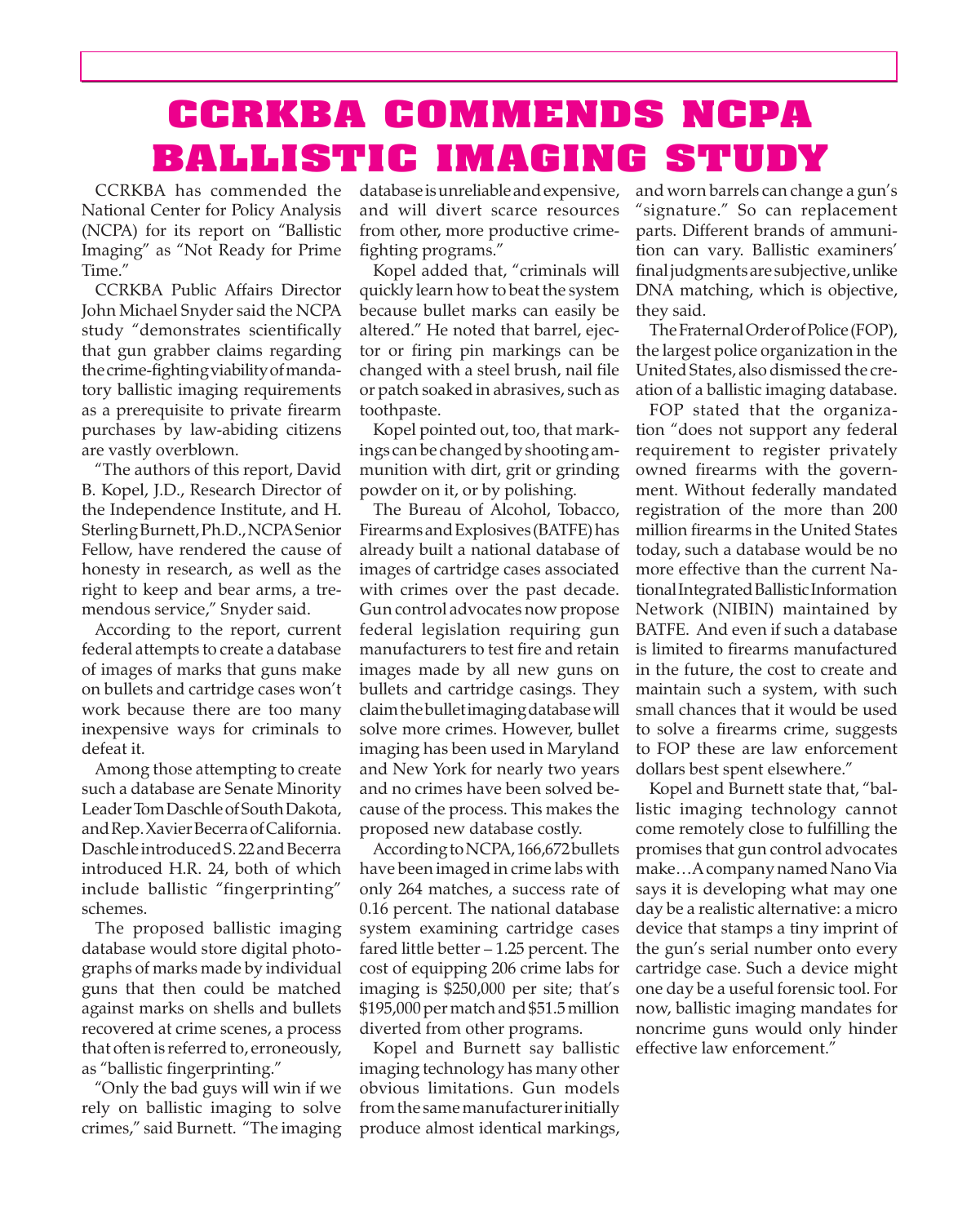#### **CCRKBA UPHOLDING GUN RIGHTS IN CITIES**

CCRKBA officials are out in front defending the right of law-abiding American citizens to keep and bear arms in major cities in the United States.

In Chicago, for instance, with the Windy City's murder rate skyrocketing, and on its way to becoming the "Murder Capital" of the nation this year, CCRKBA last month called upon Mayor Richard Daley to abandon his anti-self-defense policies and allow Chicago residents the means with which to defend themselves.

"Mayor Daley, tear down your wall, remove your barriers against the Second Amendment, and give your people a fighting chance," demanded CCRKBA Executive Director Joe Waldron. "How many more must die defenseless before you admit that your anti-gun policies are bankrupt? How much longer must Chicago residents live in fear of gang-bangers and thugs, stripped of the tools for selfdefense by your prejudice against the concept of armed, law-abiding citizens?"

Waldron blamed Chicago's ban on handguns and its Draconian attitude about armed self-defense for the city's climbing murder rate. There already had been 179 murders in Chicago by early last month, 16 more than last year at the same time. Last year, Chicago ranked only second to Los Angeles in the number of killings, with 646 homicides in the city.

"Even children aren't safe on Chicago's streets," Waldron noted. "A 12-year-old is gunned down on his way to buy candy. A seven-year-old is wounded while lying on her porch. Mayor Daley says this situation is intolerable, and he's right. But it's his fault, and the fault of city leaders clear back to the days of his father's administration."

problem in Chicago is that Mayor Daley appears to be only selectively anti-gun. His approach is to take guns out of the hands of law-abiding citizens, but he's doing nothing to disarm the criminals. His administration takes law-abiding gun makers to court, but there's no tangible effort to take gun criminals before those same judges and juries.

"The Daley machine has had years to deal with this, and all they've done is create a target-rich environment for predators by disarming the victims. The time has long since passed for Mayor Daley to reassess his priorities and his philosophy. It's time for Chicago citizens to fight back. They just need the tools, because it's obvious they don't have the leadership."

In another development, CCRKBA hailed the decision by the city of Cincinnati to drop its four-year-old

lawsuit against the gun industry, noting that it is long past the time for this wasteful case to be "round-filed."

"Cincinnati threw in the towel after gun makers challenged the city to substantiate its wild allegations," CCRKBA Chairman Alan M. Gottlieb noted. "After spending four years to pursue this frivolous enterprise, it is long past time that this lawsuit is round-filed, where it belonged in the first place."

"If nothing else," Gottlieb continued, "ending the lawsuit so soon after gun makers demanded to see the evidence behind the city's claims is a strong indication that that lawsuit was nothing but a flimsy sham."

Waldron stated further that, "the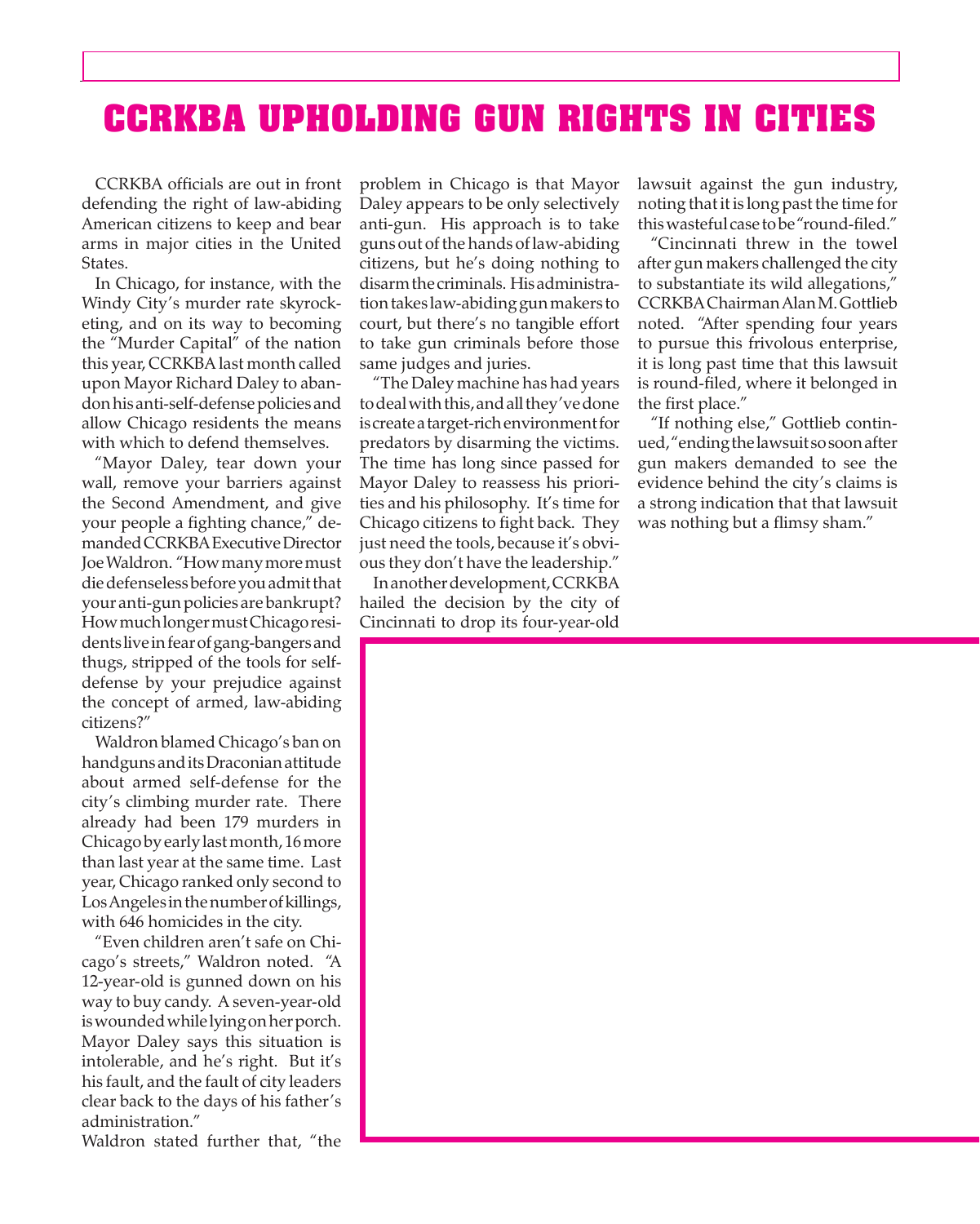#### **CCRKBA 'TAKES OFF GLOVES' IN CHALLENG-ES**

Gun rights "battle royals" are shaping up in four hot spots around the country, where the Citizens Committee for the Right to Keep and Bear Arms has urged officials to "take a lesson" from Minnesota Gov. Tim Pawlenty and enable citizens to legally defend themselves.

As this issue of *Point Blank* went to press, Missouri gun owners were waiting to learn whether Gov. Bob Holden would follow through with a threatened veto of that state's legislation creating a concealed carry licensing system.

Concurrently, CCRKBA called upon lawmakers in Ohio to "take a message" from court rulings that had declared the Buckeye State's ban on concealed carry to be unconstitutional, and also pass a concealed carry statute. CCRKBA also urged

Ohio Gov. Bob Taft to sign such a measure.

But it was in discussing New York City's current situation that CCRK-BA's Alan Gottlieb threw down the gauntlet.

Appalled by recent reports that a Harlem bodega operator had been arrested for using an unregistered handgun to shoot down an armed robber, while an unarmed bodega operator had been gunned down by thugs Gottlieb called upon Mayor Michael Bloomberg and Police Commissioner Ray Kelly to "get their priorities straight or get out."

Minnesota's Gov. Pawlenty has come under fire for signing the CCW reform legislation, but Gottlieb and CCRKBA Executive Director Joe Waldron publicly lauded his action. They both urged governors in other states to follow Pawlenty's example.

"Gov. Pawlenty did the responsible thing in signing this common-sense legislation," said Gottlieb. "Minnesota's new law affirms and reinforces the right of the citizens to keep and bear arms for their personal defense, and affirms that the Second Amendment protects an individual civil right…He courageously ignored hysterical rhetoric from anti-gunners in the Democratic Farm Labor Party and the press to make Minnesotans safer from crime."

"It stopped crimes in progress and saved lives, including their own. Unarmed people never have that option. They are simply victims."

Turning his attention to Missouri, and Gov. Holden's veto threat, Waldron stated, "Personal safety should not be a political football…That's not just irresponsible. It's criminal."

In Ohio, CCRKBA leaders urged lawmakers to pass a CCW bill immediately.

"We are renewing our call on Gov. Taft to abandon his irresponsible opposition to sensible concealed carry reform," said Gottlieb.

In Denver, Mayor Webb is challenging Colorado's new shall-issue statute, contending that he is "defending the city's right" to prevent people from arming themselves for personal protection.

That prompted a quick response from Waldron, who noted, "Cities don't have rights, citizens do."

But the toughest comments came for New York's Bloomberg and Kelly. In a city where law-abiding citizens find it impossible to legally arm themselves against criminals, police have created a public furor by issuing citations over outrageous technical infractions.

 "New York City hasn't gone to the dogs," observed Gottlieb. "The Big Apple has gone completely insane. While Bloomberg and Kelly have their cops running around issuing citations to a pregnant woman for resting on a subway stairwell, and a Bronx man for sitting on a milk crate, people are getting robbed and killed."

Gottlieb said the situation is an example of what happens when a city is "consumed by gun control chaos." In recent months, law-abiding homeowners have been prosecuted for using unlicensed guns to defend their families, and the tales have enraged New Yorkers.

"It's no surprise," Gottlieb added, "that beat cops are reportedly furious. They have to spend their time issuing 'revenue tickets' while merchants are being murdered, or jailed for fighting back."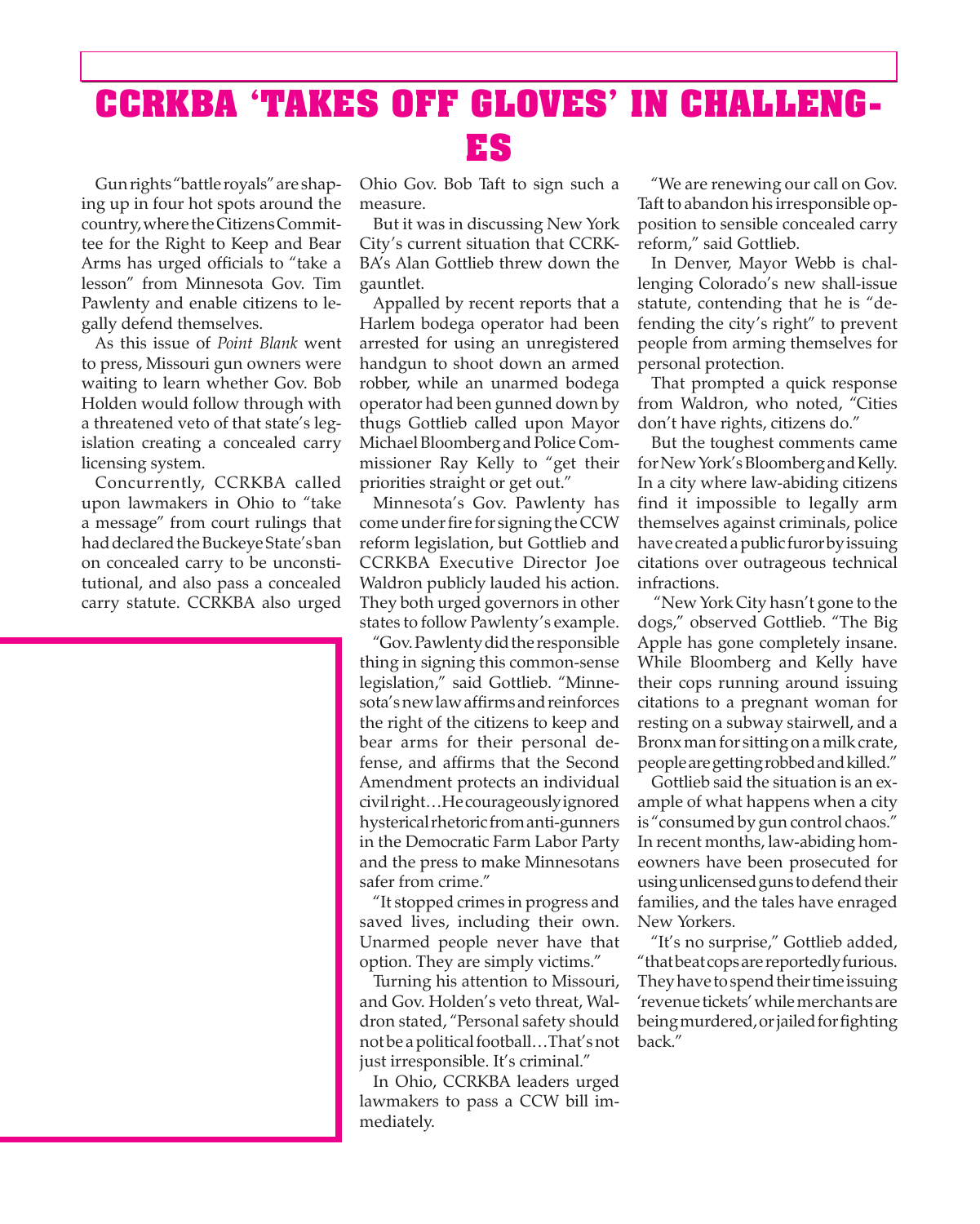#### **BATON ROUGE WOMAN EARNS CCRKBA**

This month's CCRKBA Gun Rights Defender of the Month award winner is Tiffany Hyatt Theriot of Baton Rouge, Louisiana.

Theriot is a spokeswoman for the Armed Females of America. CCRKBA Public Affairs Director John Michael Snyder said, "She has a tremendous story to tell and she tells it well, a great message to convey and she conveys it well. An articulate and dedicated public promoter of the individual Second Amendment civil right of law-abiding citizens to keep and bear arms, Tiffany surely is most deserving of this award."

Theriot came to national attention recently when Fox News reported that she and two other women gun rights activists claimed they were set up and ambushed on a biased anti-

gun NBC television program.

In the fall of 2001, Theriot says, she remembers driving home and passing a beautiful little house surrounded by crime scene tape. "I wondered what happened," she remembers, "but didn't worry too much because nothing 'really bad' ever happened in that part of town. Little did I know then, but the Baton Rouge Serial Killer had just left his calling card."

She told Point Blank that it has been almost two years and Baton Rouge "has been plagued by more violent murders of women than I have ever seen. There have been abductions, attempted abductions, women's bodies being dumped in Whiskey Bay, female college students stalked and brutally murdered, men dressed up as police officers attacking women in their homes."

Theriot revealed that she, too, had been the victim of a violent assault by several men.

"I am a 31 year old single mother of four," she said. "Being a victim of an assault, combined with the mysterious killings, made me realize that my only recourse was to carry a gun and be prepared at all times. I was raised using guns for sport, but until now I had never learned to use a gun for self-defense. I am now educated, trained and ready to

defend myself and my family with deadly force."

Tiffany said that she now encourages women to train and educate themselves as armed members of the community in the hope of preventing more stories like her own. Her motto now is, "it is better to have a gun and never need it, than to

need a gun and not have it." Trained in Reike,

an ancient Japanese hearing art, and working toward an undergraduate degree in pre-med, Tiffany worked in the emergency room of two Baton Rouge hospitals before her life became centered on promoting female gun use for self-defense.

"I have seen gun shot wounds up close," she noted, "and what damage a bullet can do to the human body, but far worse is seeing the woman or child who has been raped and beaten without a chance to defend themselves."

Tiffany tells women who are afraid of guns and who have never used or

sometimes even held a gun that, "if you follow the rules of gun safety, become trained so that you can properly handle the weapon, and know the carry laws in your state, using a gun can give you a significant advantage over an assailant that you otherwise would not have."

She also informs them that the gun should not be their only line of self-defense, and advises them to carry a can of Mace, learn physical self-defense skills, always be aware of their surroundings, note that other everyday items can be used as weapons, and organize a plan of self-defense in the home.

"These are all things I tell women when they come into the gun store and firing range where I volunteer my time," she said.

"I firmly believe," Tiffany stated, "that girls should be taught as they are growing up, when, where and how to use a gun for self-defense. We as women are often taught that there will always be someone there to protect us, but that is far from reality. If I could make just one significant change to benefit the future women of America, I would make sure that little girls are taught self-defense before they are taught sex education in school, and the history of our Second Amendment rights would be taught along with lessons on gun safety."